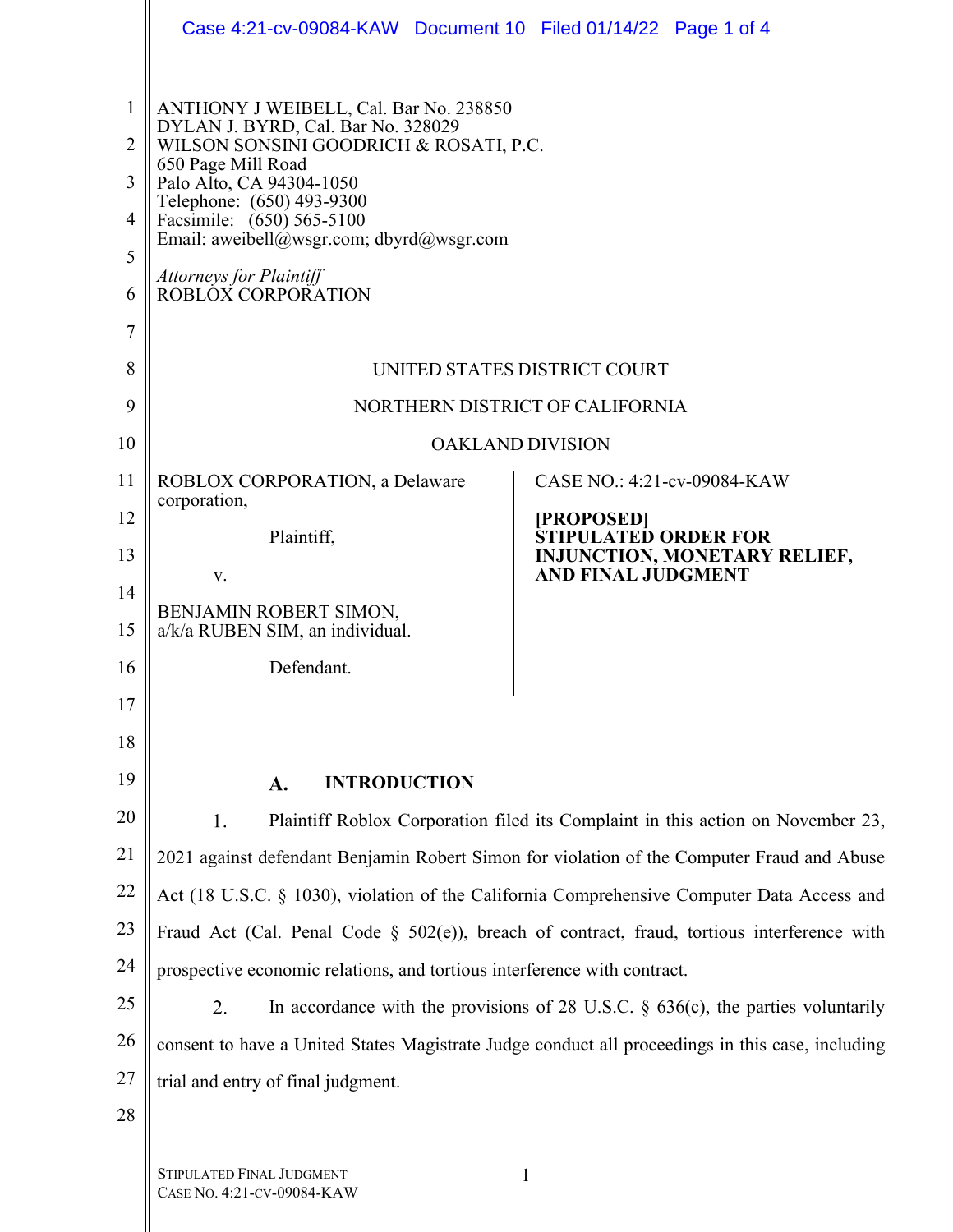| $\mathbf{1}$   | 3.                                                                                                  | The parties further stipulate to entry of this Stipulated Order for Injunction,                |
|----------------|-----------------------------------------------------------------------------------------------------|------------------------------------------------------------------------------------------------|
| $\overline{2}$ |                                                                                                     | Monetary Relief, and Final Judgment ("Order") to resolve all matters in dispute in this action |
| 3              |                                                                                                     | between them. THEREFORE, IT IS ORDERED as follows:                                             |
| 4              |                                                                                                     | <b>FINDINGS</b><br><b>B.</b>                                                                   |
| 5              | 4.                                                                                                  | This Court has jurisdiction over this matter and the parties hereto.                           |
| 6              | 5.                                                                                                  | The Complaint in this action asserts claims against Defendant for violation of the             |
| 7              | Computer Fraud and Abuse Act (18 U.S.C. § 1030), violation of the California Comprehensive          |                                                                                                |
| 8              | Computer Data Access and Fraud Act (Cal. Penal Code § 502(e)), breach of contract, fraud,           |                                                                                                |
| 9              | tortious interference with prospective economic relations, and tortious interference with contract. |                                                                                                |
| 10             | 6.                                                                                                  | Defendant waives any rights to appeal or otherwise contest this Order.                         |
| 11             | 7.                                                                                                  | The parties agree to bear their own costs and attorney fees.                                   |
| 12             |                                                                                                     | $\mathbf{C}$ .<br><b>DEFINITIONS</b>                                                           |
| 13             | 8.                                                                                                  | For the purpose of this Order, the following definitions apply:                                |
| 14             | 9.                                                                                                  | "Defendant" means defendant Benjamin Robert Simon, his agents, and any others                  |
| 15             | acting on his behalf or at his behest.                                                              |                                                                                                |
| 16             | 10.                                                                                                 | "Roblox" means Roblox Corporation and its affiliates, successors, assigns,                     |
| 17             | directors, officers, employees, attorneys, and agents.                                              |                                                                                                |
| 18             | 11.                                                                                                 | "Roblox Platform" means the online platform currently located online at                        |
| 19             | roblox.com or any similar online service subsequently offered by Roblox.                            |                                                                                                |
| 20             | 12.                                                                                                 | "Roblox Terms" means the Roblox Terms of Use that govern access to the                         |
| 21             | Roblox Platform.                                                                                    |                                                                                                |
| 22             |                                                                                                     | <b>INJUNCTION</b><br>D.                                                                        |
| 23             | 13.                                                                                                 | IT IS ORDERED that Defendant is hereby permanently restrained and enjoined                     |
| 24             | from the following actions:                                                                         |                                                                                                |
| 25             | a.                                                                                                  | Making, publishing, or re-publishing false threats of terrorist activity relating to           |
| 26             |                                                                                                     | Roblox;                                                                                        |
| 27             | $\mathbf{b}$ .                                                                                      | Knowingly making false statements of fact about Roblox;                                        |
| 28             | c.                                                                                                  | Glamorizing or encouraging violence against Roblox, its employees, or facilities;              |
|                | STIPULATED FINAL JUDGMENT                                                                           | $\overline{2}$                                                                                 |

 $\mathbb{I}$ 

Ш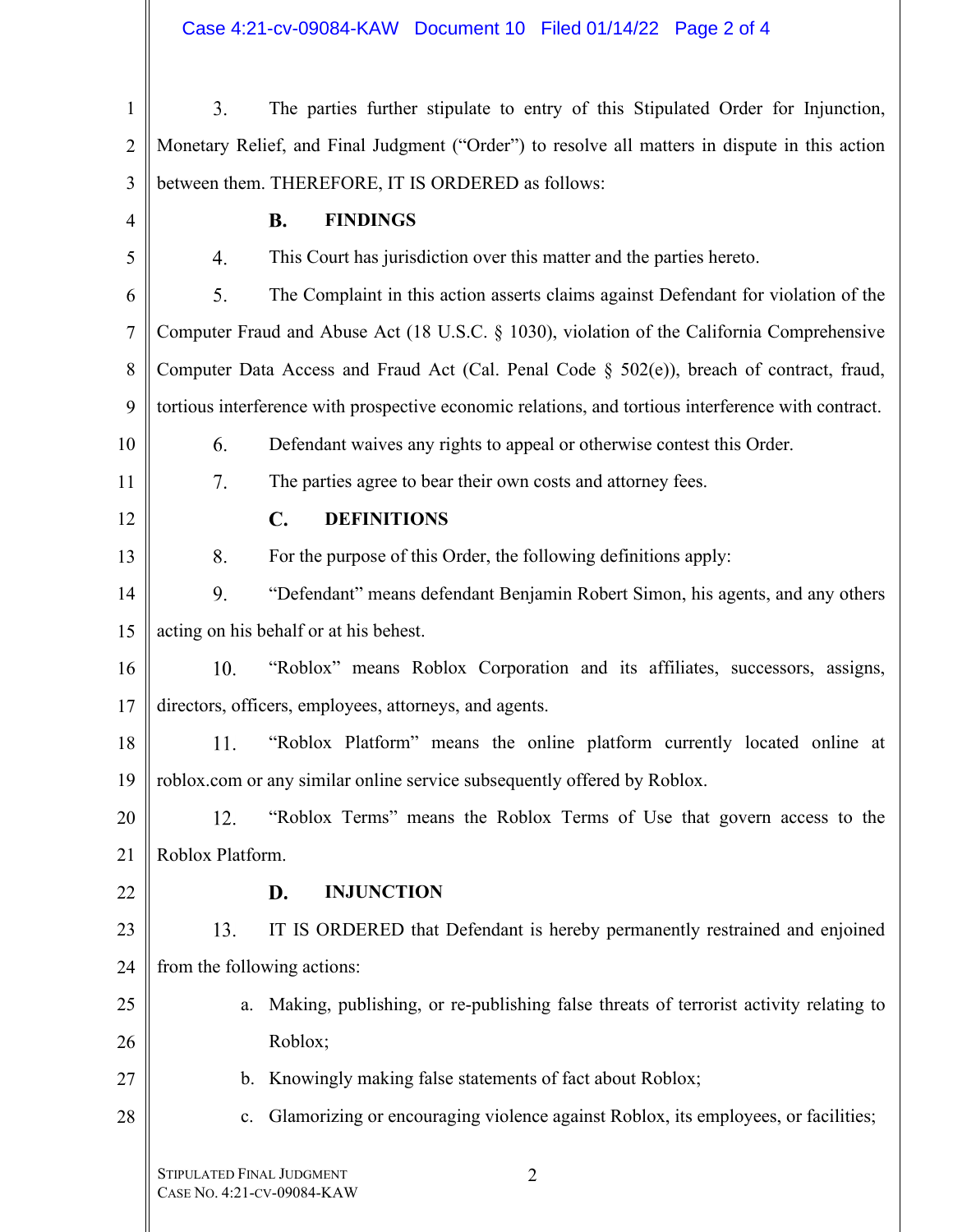|                | Case 4:21-cv-09084-KAW Document 10 Filed 01/14/22 Page 3 of 4                                   |  |  |
|----------------|-------------------------------------------------------------------------------------------------|--|--|
| $\mathbf{1}$   | d. Accessing the Roblox Platform other than those public portions of the Roblox                 |  |  |
| $\overline{2}$ | website that do not require an account to access;                                               |  |  |
| 3              | Violating the Roblox Terms with respect to use of the Roblox Platform and<br>e.                 |  |  |
| $\overline{4}$ | content or data obtained therefrom;                                                             |  |  |
| 5              | Knowingly approaching within 100 feet of any Roblox office, facility, or<br>f.                  |  |  |
| 6              | residence; and                                                                                  |  |  |
| 7              | Making, publishing, or maintaining public display of any statement, video, or<br>g.             |  |  |
| 8              | audio file that encourages or glamorizes either (1) unauthorized access to the                  |  |  |
| 9              | Roblox Platform or (2) conduct on the Roblox Platform that violates the Roblox                  |  |  |
| 10             | Terms.                                                                                          |  |  |
| 11             | IT IS FURTHER ORDERED that Defendant shall within 7 days of this Order<br>14.                   |  |  |
| 12             | cause to be deleted or removed any online video, audio, or text authored by Defendant that      |  |  |
| 13             | violates the terms of the above injunction, and Defendant shall submit a report to Roblox under |  |  |
| 14             | penalty of perjury within 10 days of this Order certifying his compliance with this obligation. |  |  |
| 15             | 15.<br>IT IS FURTHER ORDERED that Defendant shall expeditiously cooperate with                  |  |  |
| 16             | Roblox as needed within his rights and abilities to cause to be deleted or removed from any     |  |  |
| 17             | website or online platform any third-party copy of video, audio, or text authored by Defendant  |  |  |
| 18             | that would violate the terms of the above injunction if published by Defendant.                 |  |  |
| 19             | <b>MONETARY JUDGMENT</b><br>E.                                                                  |  |  |
| 20             | 16.<br>IT IS FURTHER ORDERED that a judgment in the amount of \$150,000 is                      |  |  |
| 21             | entered in favor of Plaintiff Roblox and against Defendant.                                     |  |  |
| 22             | <b>RETENTION OF JURISDICTION</b><br>F.                                                          |  |  |
| 23             | 17.<br>IT IS FURTHER ORDERED that this Court retains jurisdiction of this matter for            |  |  |
| 24             | purposes of construction, modification, and enforcement of this Order.                          |  |  |
| 25             | IT IS SO ORDERED.                                                                               |  |  |
| 26             |                                                                                                 |  |  |
| 27             | Dated:                                                                                          |  |  |
| 28             | United States Magistrate Judge                                                                  |  |  |
|                | <b>STIPULATED FINAL JUDGMENT</b><br>3<br>CASE No. 4:21-CV-09084-KAW                             |  |  |

 $\mathbb I$